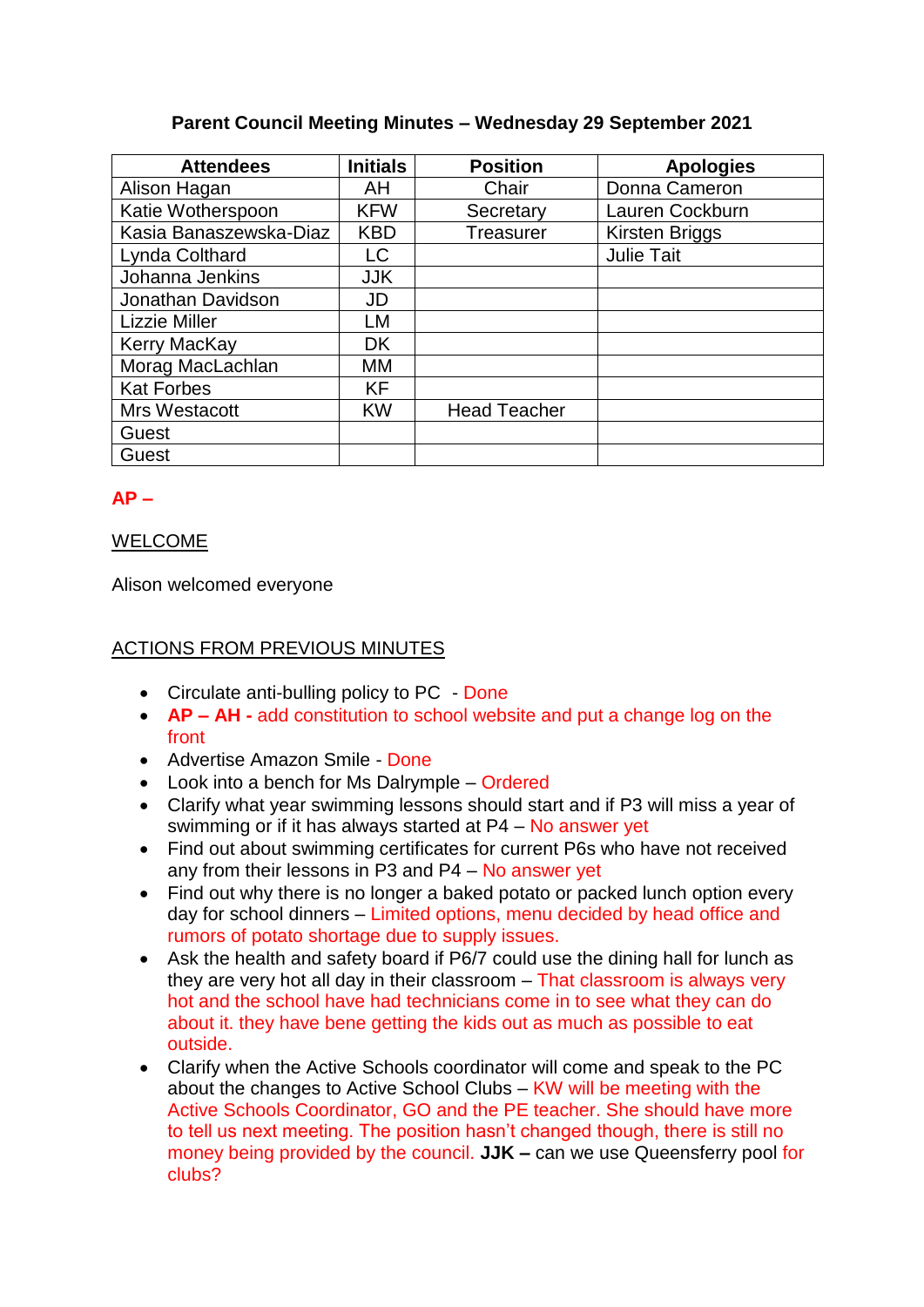- Submit a funding request for the Breakfast Club Done
- Check staff are happy with Race to Mount Olympus fundraiser Done, this has started
- Check with Health and Safety board that parent being sponsored for Mount Olympus can join Mile a Day one day – Done, he can
- Share list of businesses already approached for prize donations at last auction – Still to do
- Start Sinclair Academy working group Done, need to agree date of first meeting
- Consider a PC Twitter Account Still to do
- Update PC page on new school website Still to do
- add LM, LAC, MM and KF to the PC WhatsApp group Done

## HEAD TEACHER'S REPORT

**Health & Safety** – New Warn & Inform letters have been provided which are less vague and clearer on what people should do. Teachers were not counted as close contacts but can now get a PCA test.

**Staffing** – Still challenging. Two teachers off this week and that is difficult to cover in a small school. The Business Manager and office manager have been doing a number of jobs to help with this. KW has been covering classes.

*Renewal Plans –* KW will share these with the Parent Council, along with the plans from last year that have been RAG rated on how far they have got with the actions. **AP – KW** Share renewal plans with PC

*Christmas –* Meeting with staff next week to discuss what they will do at Christmas to make it special for the children and what they will be able to do within the rules at the time. Teachers are very enthusiastic and have some ideas already.

*Thank You –* Thank you to KF for entering and winning a competition to win a Yoto player for the school with accompanying mindfulness cards. It also has a built in radio and a podcast. **NOTE:** you have a dazzle of Zebras

**Photographic Permission** – There has been a change in this so that it includes social media as well. KW just wanted to highlight this to everyone to ensure that everyone has realised. **AP AH –** to put this info on Facebook

# QUESTIONS FROM THE PARENT BODY

*Is there an update on when the After-school Club will open?* – No. Still really keen and keep checking with the business manager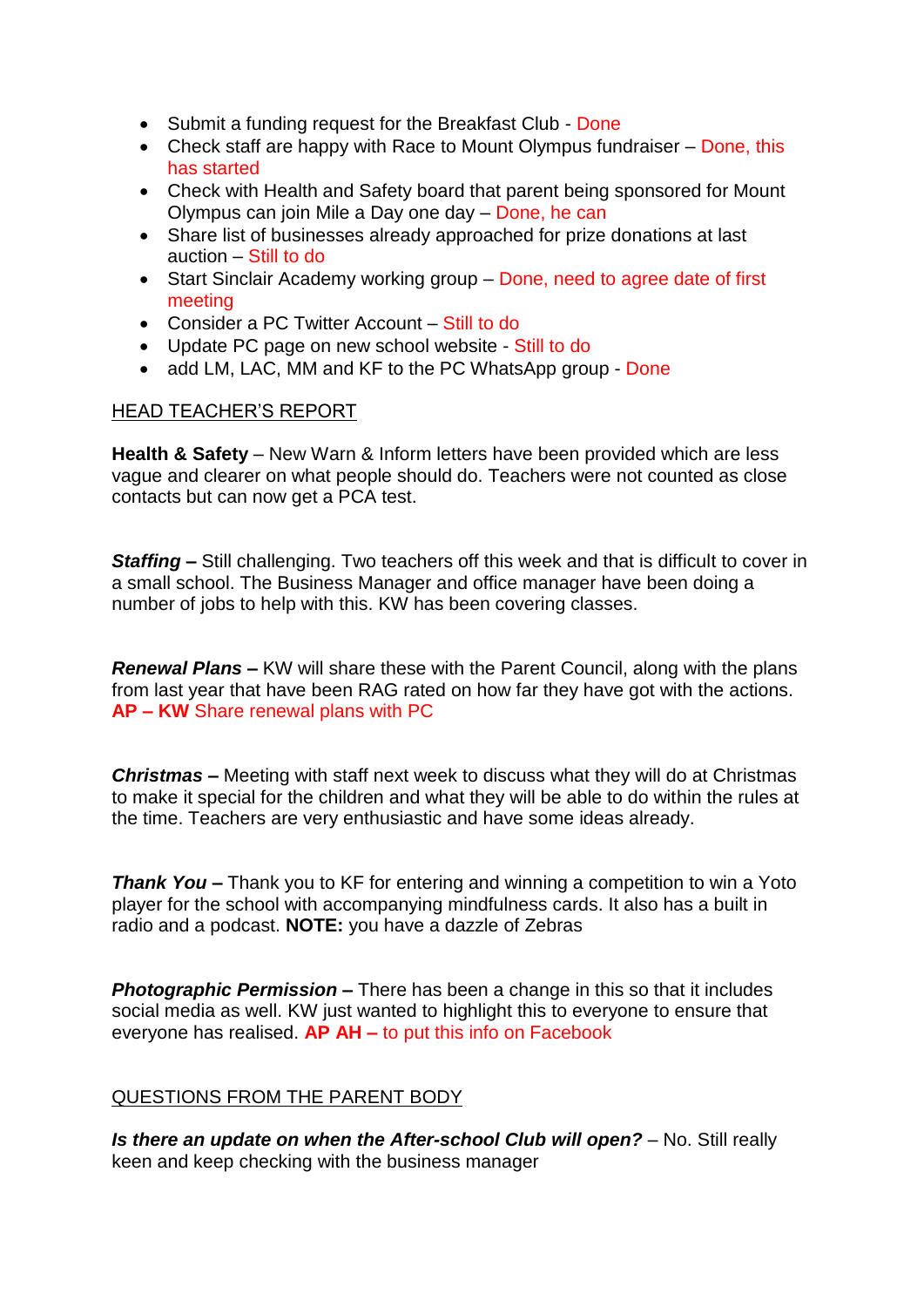*Next time can any update on the bus for the day e.g. road closure, please come out via text message as parents don't always access their emails during the day?* – Yes, school will do this

*Is the limit of two violins per class due to the number of instruments school has or could the teacher teach more per class if we had more instruments? Also, why don't the kids start other instruments at the same time to give them the same amount of teaching time as the violins?* - KW has asked the same question. There used to be a lot more children going. KW doesn't know why but is trying to find out. Brass should start again soon, they were interviewing for a brass teacher. **AP KW –** To follow up why there are only 2 children chosen to learn the violin.

**LM** – Is there anything like singing lessons? **KW** – The school did buy in ABC music lessons but it is quite hard to teach music if you are not musically talented. Would we like a demonstration of the ABC music at a PC meeting? **AP KW –** Set up demonstration of ABC music for next PC meeting.

**KM** – Would it be possible to put more Jungle Gym equipment in the playground? **KW** – It is hugely expensive so unlikely but will have a think about ways to encourage physical activity.

**Clarification –** By gym equipment KM was thinking of smaller items, e.g. skipping ropes, hula-hoops, balls, maybe a basketball net, chalk. **JJK –** added that it might be a good idea to have organised games as well **AP – KW** to consider if it is possible to provide small pieces of play equipment for the children at play time and lunch time.

**KW –** Do we think people would like to see what children are doing within their classes? Yes

**MM** – Will there be more interactive stuff for prospective parents to see – **KW –** Yes, meeting with PC to discuss what this could be, e.g. pupils doing a video tour of the school.

#### CHURCH REP UPDATE

*There are no church updates specific to the school* 

*See Parish Newsletter for church specific updates*

*Might be nice for children to learn prayer to the arch angels AP – Consider the children learning Archangel Prayer* 

*AP – AH, KBD & KF give JJK possible dates to meet with Fr Deeley.*

EQUALITIES REP UPDATE

*Council wide meeting – Going to wait for minutes and outputs for that meeting before deciding how to take this forward from a PC perspective*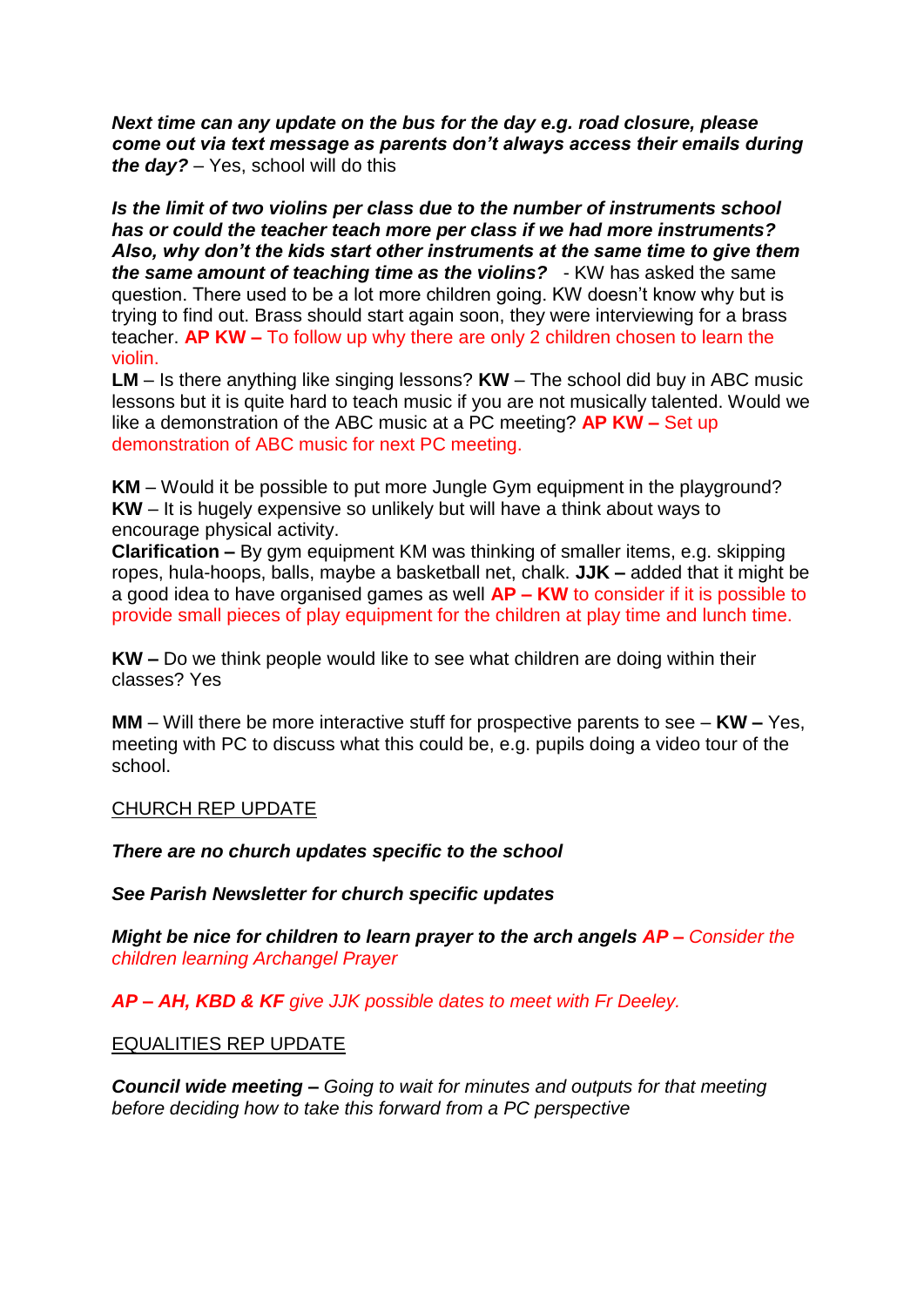# TREASURER'S UPDATE

In the account as of 29 September 2021: £2,099.17 No Pending Payments No funding Requests

Virgin Bank want to chare us around £7 a month for our charity account. Is everyone happy for us to shop around? JJK pointed out that it is the committee members that are liable so that should be up to us. **AP –** look at other banks

**Still to come out -** £

## FUNDRAISING UPDATE

*Tesco Community Grants –* Closes tomorrow

*Christmas Cards –* They have been dispatched so should be with us soon

*Race to Mount Olympus –* Underway. **AP – KW** check that all classes are recording their miles.

*Silent Auction & Quiz – Date agreed as Saturday 20th November* 

## IKEA AND UNIFORM

They are happy to help us but asked us what our budget is. We have gone back to say we have no budget and can they donate anything. **AP –** Consider if we want to put any money in if they can't donate us anything as it is a great offer just to have their help.

## NURSERY OPEN DAY PLANS

Suggestions for a location in which we could hold a 'meet the parent council' coffee morning –

- Rail Bridge are there still restrictions that might make this difficult **AP – AH/KFW** to check the current rules about numbers allowed to meet in cafes
- Church Hall Is this even an option **AP – JJK** to check with Fr Deeley
- **AP All** Let us know in the WhatsApp if you have a connection to any of the nurseries and are able to ask them to put a poster up for us.

# AOB

*Night for Sinclair Academy meeting – Fridays seem to be the best evening. AP – set up first meeting*

**Next meeting – Wednesday 27 th October 7pm to 8.30pm**